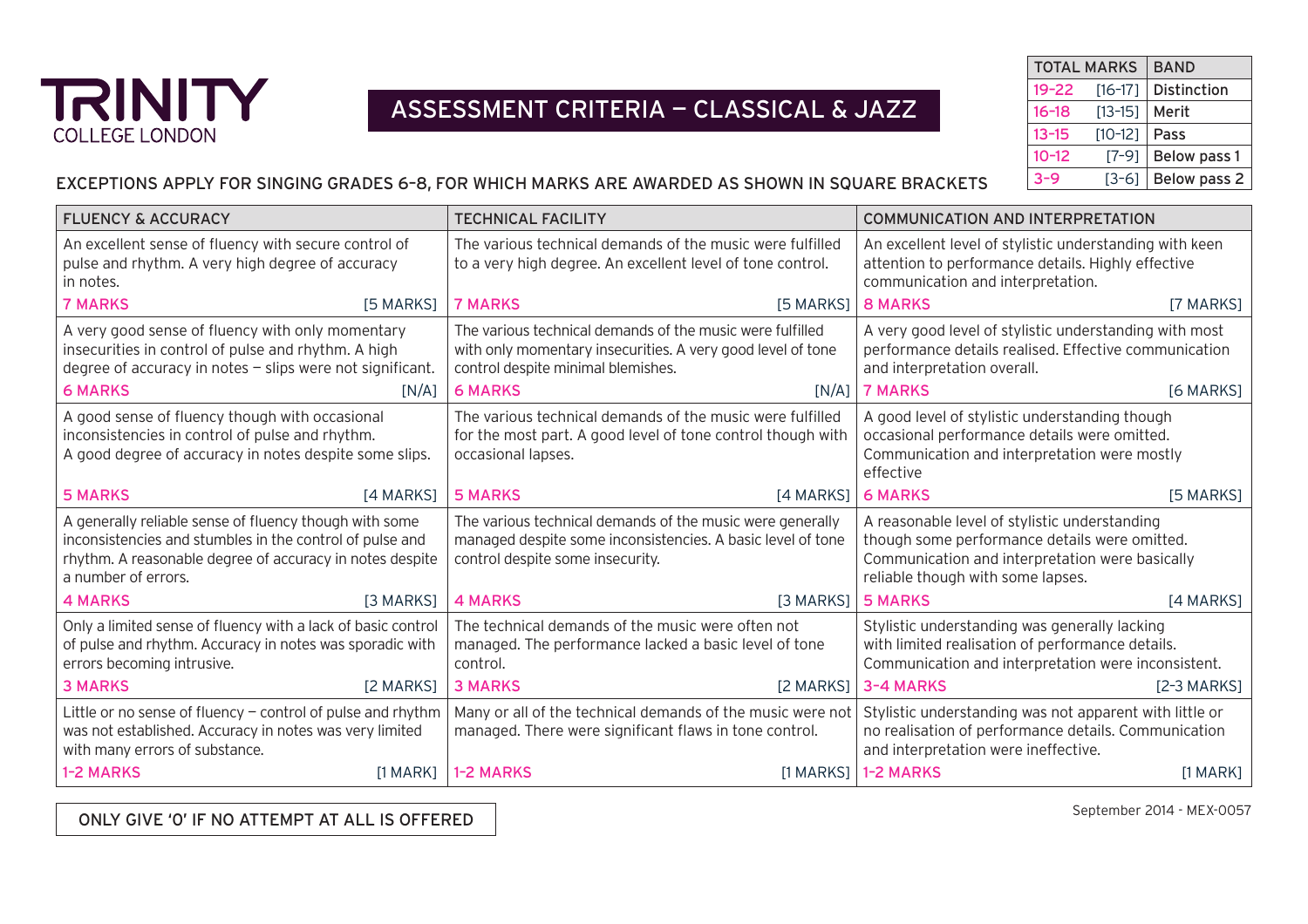# TRINITY COLLEGE LONDON

## ASSESSMENT CRITERIA — SUPPORTING TESTS

|                                      | <b>SIGHT READING</b>                                                                                                                                                                                                                                                    | <b>AURAL</b>                                                                                                                                                                                            | <b>MUSICAL KNOWLEDGE</b>                                                                                                                                                 | <b>IMPROVISATION</b>                                                                                                                                                                                                       |
|--------------------------------------|-------------------------------------------------------------------------------------------------------------------------------------------------------------------------------------------------------------------------------------------------------------------------|---------------------------------------------------------------------------------------------------------------------------------------------------------------------------------------------------------|--------------------------------------------------------------------------------------------------------------------------------------------------------------------------|----------------------------------------------------------------------------------------------------------------------------------------------------------------------------------------------------------------------------|
|                                      | <b>MAX. 10 MARKS</b>                                                                                                                                                                                                                                                    | <b>MAX. 10 MARKS</b>                                                                                                                                                                                    | <b>MAX. 10 MARKS</b>                                                                                                                                                     | <b>MAX. 10 MARKS</b>                                                                                                                                                                                                       |
| <b>DISTINCTION</b><br>9-10 OUT OF 10 | An excellent or very good sense<br>of fluency with secure control of<br>pulse, rhythm and tonality.<br>A very high degree of accuracy in<br>notes with musical detail realized.                                                                                         | An excellent or very good degree<br>of aural perception in all aspects.<br>Confident and prompt responses.                                                                                              | An excellent or very good degree<br>of musical knowledge in all<br>aspects.<br>Confident and prompt responses.                                                           | An excellent or very good sense<br>of musical structure, based on the<br>stimulus, delivered with a high<br>level of fluency.<br>A highly creative and imaginative<br>response.                                            |
| <b>MERIT</b><br>8 OUT OF 10          | A good sense of fluency though with<br>occasional inconsistencies in control<br>of pulse, rhythm and tonality.<br>A good degree of accuracy in<br>notes despite some slips with some<br>musical detail realized.                                                        | A good degree of aural perception<br>in the majority of aspects.<br>Mostly confident and prompt<br>responses.                                                                                           | A good degree of musical knowledge<br>in the majority of aspects.<br>Mostly confident and prompt<br>responses.                                                           | A good sense of musical structure,<br>based on the stimulus, delivered<br>with a good level of fluency.<br>A creative and imaginative<br>response overall.                                                                 |
| <b>PASS</b><br>6-7 OUT OF 10         | A generally reliable sense of fluency<br>though with some inconsistencies<br>and stumbles in the control of pulse,<br>rhythm and tonality.<br>A reasonable degree of accuracy<br>in notes despite a number of<br>errors and with little attention<br>to musical detail. | A generally reliable degree of aural<br>perception in most aspects though<br>with some imprecision.<br>Generally confident and prompt<br>responses though with occasional<br>hesitation or uncertainty. | A generally reliable degree of<br>musical knowledge in most aspects.<br>Generally confident and prompt<br>responses though with occasional<br>hesitation or uncertainty. | A generally reliable sense of musical<br>structure, based on the stimulus,<br>delivered with a reasonable level of<br>fluency despite occasional lapses.<br>Some element of creativity and<br>imagination in the response. |
| <b>BELOW PASS 1</b><br>4-5 OUT OF 10 | Only a limited sense of fluency<br>with a lack of basic control of<br>pulse, rhythm and tonality.<br>Accuracy in notes was sporadic with<br>no attention to musical detail.                                                                                             | A limited or very limited aural<br>perception with some lack of<br>precision in most aspects.<br>Hesitant or uncertain responses.                                                                       | A limited or very limited degree of<br>musical knowledge in most aspects.<br>Hesitant or uncertain responses.                                                            | A limited or very limited sense of<br>musical structure, with little relation<br>to the stimulus, delivered with some<br>hesitations and stumbles in fluency.<br>A lack of creativity and imagination<br>in the response.  |
| <b>BELOW PASS 2</b><br>1-3 OUT OF 10 | Little or no sense of fluency -<br>control of pulse, rhythm and<br>tonality was not established.<br>Accuracy in notes was very limited<br>with no attention to musical detail.                                                                                          | Unreliable aural perception in the<br>majority or all aspects.<br>Very hesitant or uncertain/missing<br>responses.                                                                                      | Unreliable musical knowledge in<br>the majority or all aspects.<br>Very hesitant or uncertain/missing<br>responses.                                                      | Musical structure was only partially<br>or not apparent with no relation<br>to the stimulus and fluency often<br>compromised.<br>Little or no creativity or<br>imagination in the response.                                |